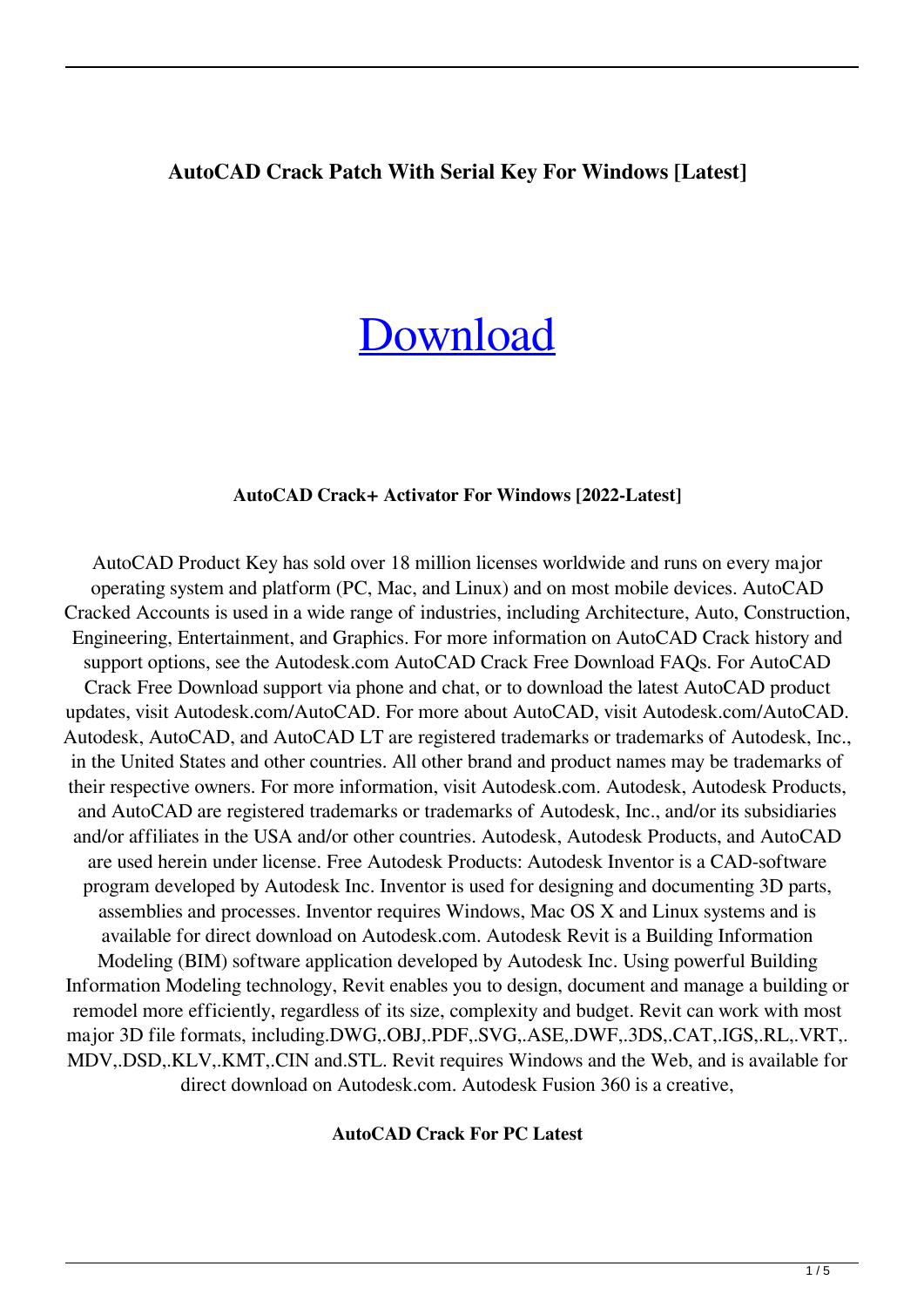PostScript A PostScript-based product was released in the 1990s, which featured functions for embedding object information within a PostScript file. The new AutoCAD 2010 release added a 'new' language named AutoLISP, which allowed users to write scripts that could be run directly from the AutoCAD 2010 interface. There are also various Visual LISP files and macro files included with AutoCAD. Visual LISP Visual LISP is the visual LISP (Like Lisp) program, a product from AutoDesk, that is a language with a visual representation. The main purpose of Visual LISP is to help beginners understand Lisp. Several custom macros can be used for programming. The IDE called VisualLISP for AutoCAD 2010 gives access to the macros and commands for modifying the drawing, change its properties, and generate project files. AutoCAD is able to read and write files in the VisualLISP format. It can create pages, print or email. AutoCAD can also add a page header to the bottom of the current page. For this, the page is divided into an upper and lower part. The page header is the upper one, which contains a title and the date of the drawing. See also Comparison of CAD editors for CAE Comparison of CAD editors for CATIA Comparison of CAD editors for Inventor References External links Autodesk Exchange Apps Category:1984 software Category:AutoCADCombine harvesters are used to harvest grain and other crops. The harvester's header assembly cuts the crop, and the harvester threshes the crop, separating the grain from other portions of the crop. A combine harvester may be configured to pick and deliver grain from multiple rows of crops, allowing a farmer to operate a single combine harvester to pick and deliver grain from a large field. When the combine harvester is operating in a non-globally synchronous mode, the crop is cut to a certain row width, and as the harvester proceeds down the field, the row width is adjusted to correspond to the row width of the crop. An operator of the combine harvester may manually change the row width of the header assembly, such as by changing a position of the header assembly relative to the combine harvester.I see what you're saying, but it doesn't a1d647c40b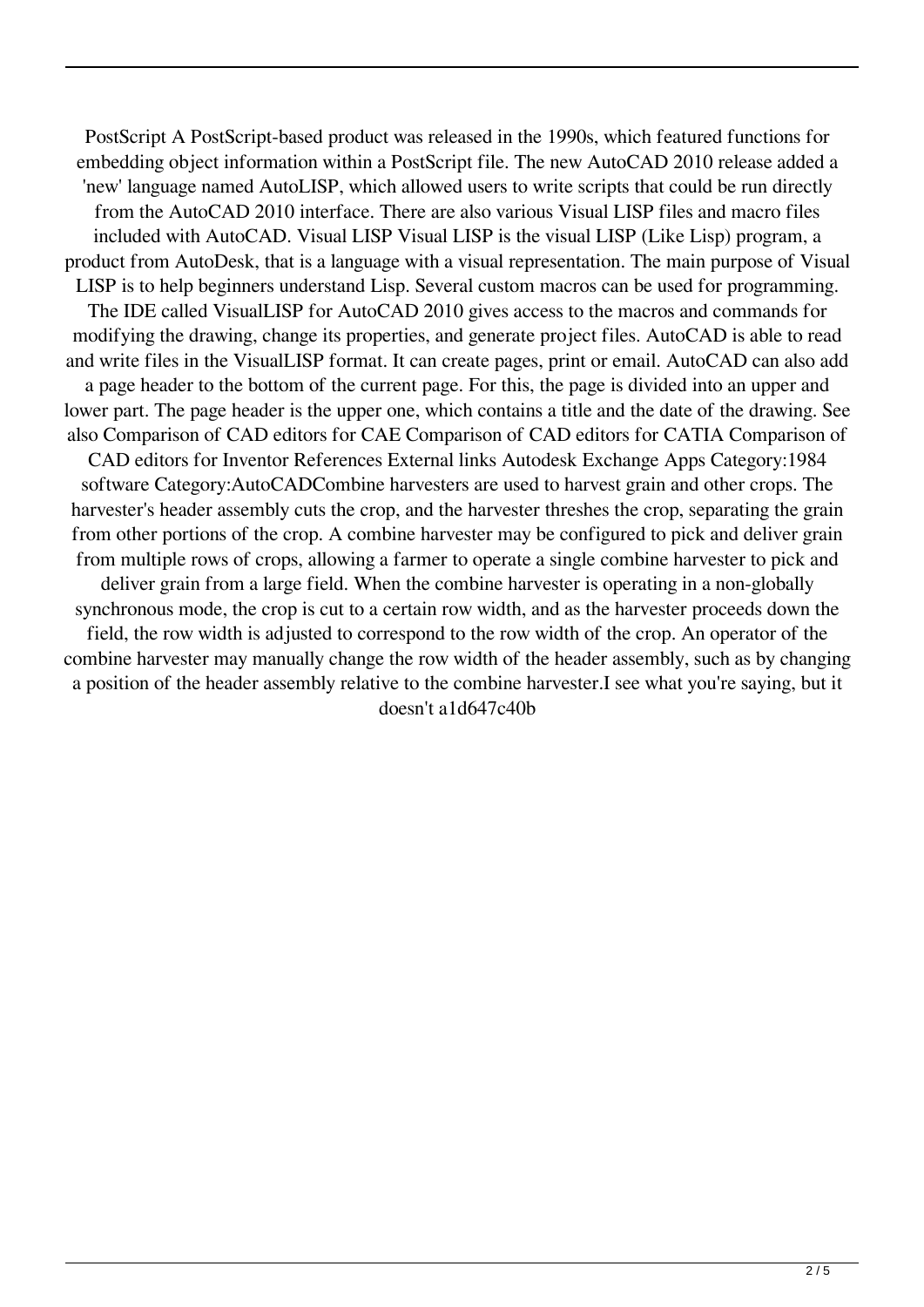# **AutoCAD License Key Full [March-2022]**

Open the Autocad Program, you need to activate it first, right click in the program and select "Activate" button Select "Start" button in the Autocad command window, as shown below Insert your Autocad Key Select Insert Key tab and enter the key number or password which is generated in the wxWidgets program after Importing a model After you have downloaded the autocad model, you can import it to the program, but there is one more step to be done, you need to convert it to view only format, as shown below To do that, click on the "Import" tab, and then select the file You can switch to the edit mode, to edit the model by pressing Ctrl+R If you want to export the model, click on the "Export" tab and select the file More Autocad Tutorials Autocad 2018 is a great help when you need to create beautiful drawings, have a look at more autocad tutorials to help you with that, including:3.614087E+01 4.942187E+01 3.613895E+01 4.942216E+01 3.613795E+01 4.942235E+01 3.613567E+01 4.942262E+01 3.613411E+01 4.942274E+01 3.613254E+01 4.942318E+01 3.613123E+01 4.942356E+01 3.612992E+01 4.942398E+01 3.612862E+01 4.942442E+01 3.612827E+01 4.942461E+01 3.612767E+01 4.942476E+01 3.612540E+01 4.942491E+01 3.612381E+01 4.942521E+01 3.612254E+01 4.942540E+01 3.612128E+01 4.942543E+01 3.611936

# **What's New In?**

Go to Autodesk Autocad website ( Choose License and type in the key Download the file Run it and choose "Create a Key" Wait for the execution and the keygen will run. Usage example: Make a copy of your key (for safety) and put it in a safe place Make an empty file "test.dwg" in your main folder Type the following text: [autocad]

"C:\Users\USERNAME\AppData\Local\Autodesk\CAD\2017\Autocad\x64\Setup 5.1\Win\installer\setup.exe" /Action=Install

/IAc=C:\Users\USERNAME\AppData\Local\Autodesk\CAD\2017\Autocad\x64\Setup 5.1\Win\installer\setup.exe.ini

/IAc=C:\Users\USERNAME\AppData\Local\Autodesk\CAD\2017\Autocad\x64\Setup 5.1\Win\installer\config.ini

/IAc=C:\Users\USERNAME\AppData\Local\Autodesk\CAD\2017\Autocad\x64\Setup 5.1\Win\installer\autocad.exe

/IAc=C:\Users\USERNAME\AppData\Local\Autodesk\CAD\2017\Autocad\x64\Setup 5.1\Win\installer\win.ini and save it as test.dwg and run the process (don't forget the key) Now you can use Autocad without the key Use your key to use Autocad Autocad will display "You are authorized" if the license key works Enjoy Autocad On September 15, 2018, Hurricane Florence made its way through the eastern part of North and South Carolina. The dangerous storm caused extensive damage in the area, especially in the coastal cities of Wilmington and Myrtle Beach. It was eventually downgraded to a tropical depression. The heavy rainfall caused major flooding in several locations. According to a report by the National Weather Service, the rainfall in the city of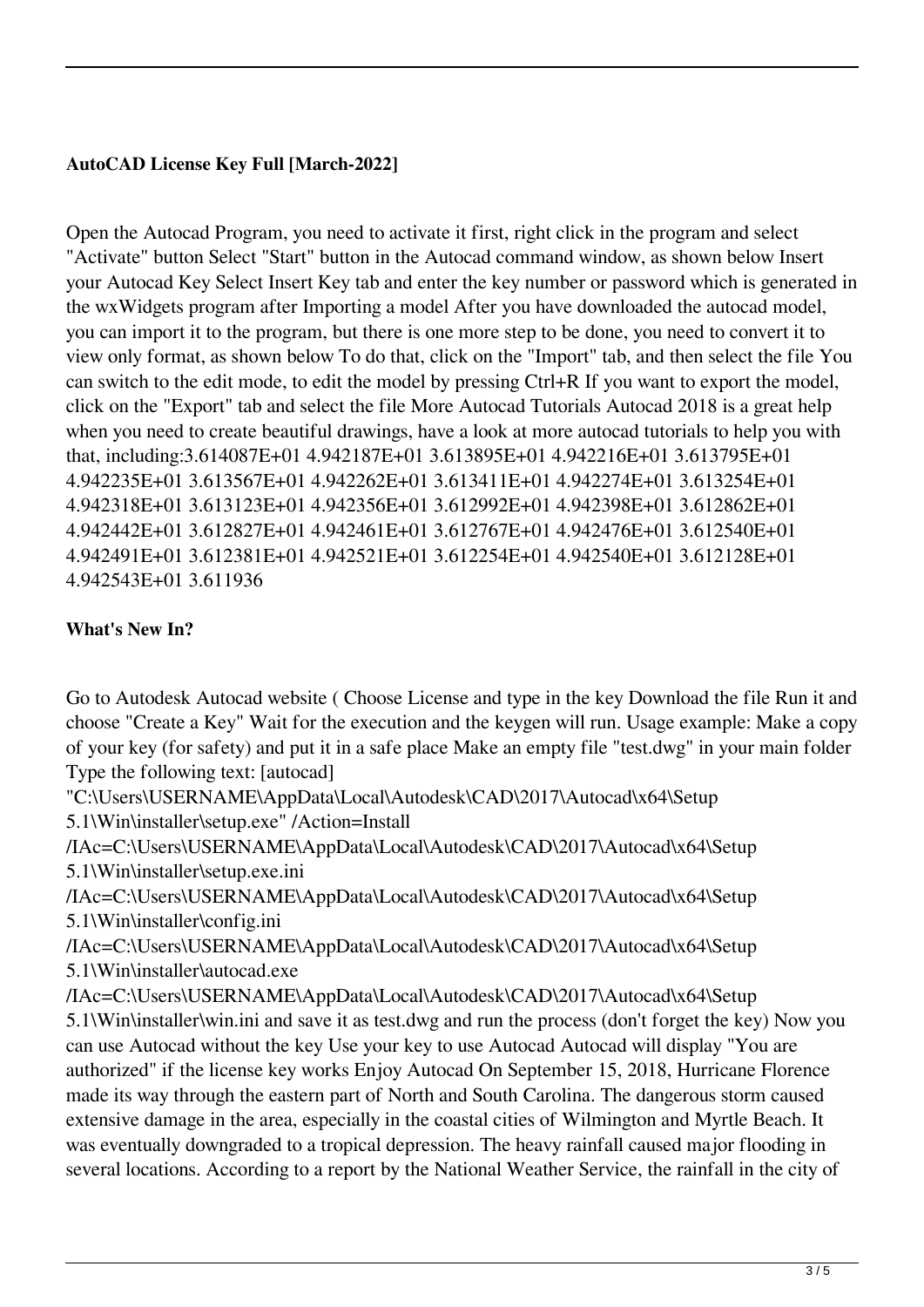Wilmington was nearly equivalent to 10 inches of rain.